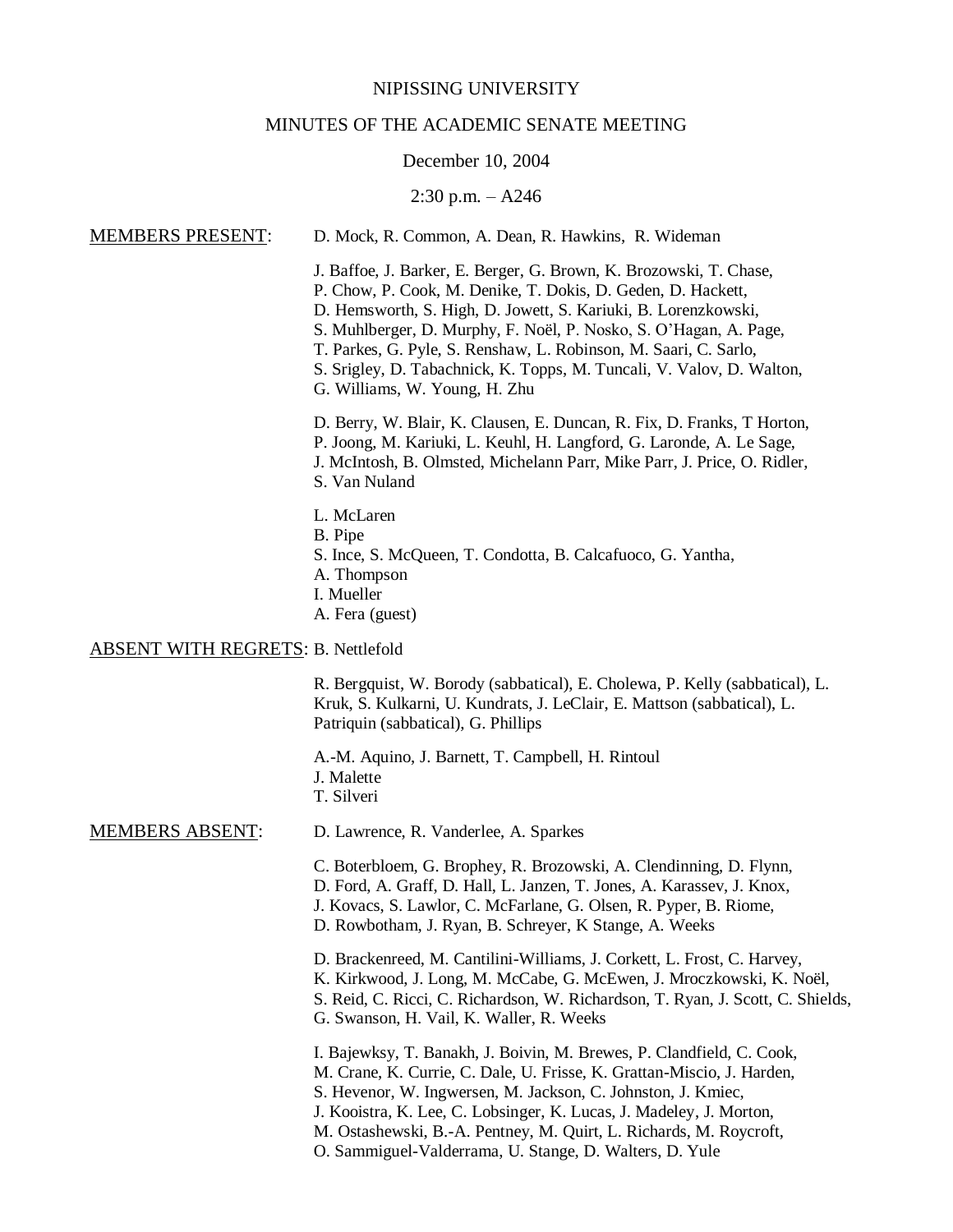> MOTION #1: Moved by R. Fix, seconded by J. McIntosh that the minutes of the regular meeting of the Academic Senate dated November 12, 2004 be adopted. CARRIED

### ANNOUNCEMENTS

Senator Mock advised that convocation will take place as follows: June  $9 - P/J$  Convocation, June 10 – J/I, I/S Convocation, June 11 – Arts & Science Convocation. He encouraged faculty to participate in Convocation. The Honorary Degree Committee will meet early in the new year and will report to Senate January 14, 2005. Senator Mock reported that mandatory retirement and freedom of information were the main issues on the agenda at the December  $9<sup>th</sup>$  COU meeting. In the United States, mandatory retirement was given a three to seven-year window. This issue will be looked at carefully; the concept will have to be phased in and policies will have to be defined and implemented. There was a presentation on freedom of information. More information will be forthcoming. The recent Liberal Caucus meeting is exploring the K-16 concept (covers pre-Kindergarten to  $4<sup>th</sup>$  year university). They are looking at models around the world. Bob Rae met with COU on December 9<sup>th</sup> and included a summary of the 800 submissions received from universities. Nipissing's submission was strong, highlighting equity and funding for our unfunded BIUs. Of the 800 submissions, 40-50 had significance, with Nipissing's being one. Bob Rae's report is expected to be submitted to the government the first week of February. The government will then take two to three months to respond, determining funding and direction. The results have the potential to be quite significant. There will be a special meeting of Senate on January 21, 3:30 – 5:30 p.m. to receive input on the draft Strategic Plan. The document will be provided to Senators ten days before the meeting is to take place. The draft Strategic Plan contains a vision, mission, values and 6 goals with 22 objectives. Today, December  $10<sup>th</sup>$ is Nipissing's  $12<sup>th</sup>$  anniversary; a time for reflection but also a time to look towards the future. On behalf of the Board and the executive team, Senator Mock thanked Senators and staff for their hard work and commitment in building Nipissing's reputation. Senator Mock announced that the staff Christmas party was that evening, that there will be a Christmas get-together in the main lobby at 3:00 p.m. on December 20<sup>th</sup> for all Nipissing employees, and that the university will be closing for the holidays on December 23<sup>rd</sup>. Senators were also reminded of the Dave Marshall Leadership Awards for student leaders worthy of distinction, which will take place in April. Senator Mock also announced that the Board is looking for two new members. The selection process will take place at the end of February and any names should be brought forward to Susan Robineau.

Senator Hawkins thanked the Senators for their hard work, the results of which are reflected in the recent Maclean's Graduate Survey. This term, faculty applied for many research grants. There were 3 CURA applications, 8 SSHRC, 5 CFI, 2 NSERC, and one small university application. Nipissing also submitted a proposal to the McConnell Foundation which is based on service learning programs. Forty-one universities submitted applications and Nipissing was one of nine who were invited to provide a detailed proposal. Students could be working with community groups, assisting children with numeracy and literacy, including aboriginal groups. Thereafter, they would analyze and report on the process. Many individuals will be working on the detailed proposal over the next five months. Faculty will be asked to provide input. This effort would be worth \$1.25M to Nipissing. Senator Hawkins wished all a Merry Christmas, happy holiday and a good New Year.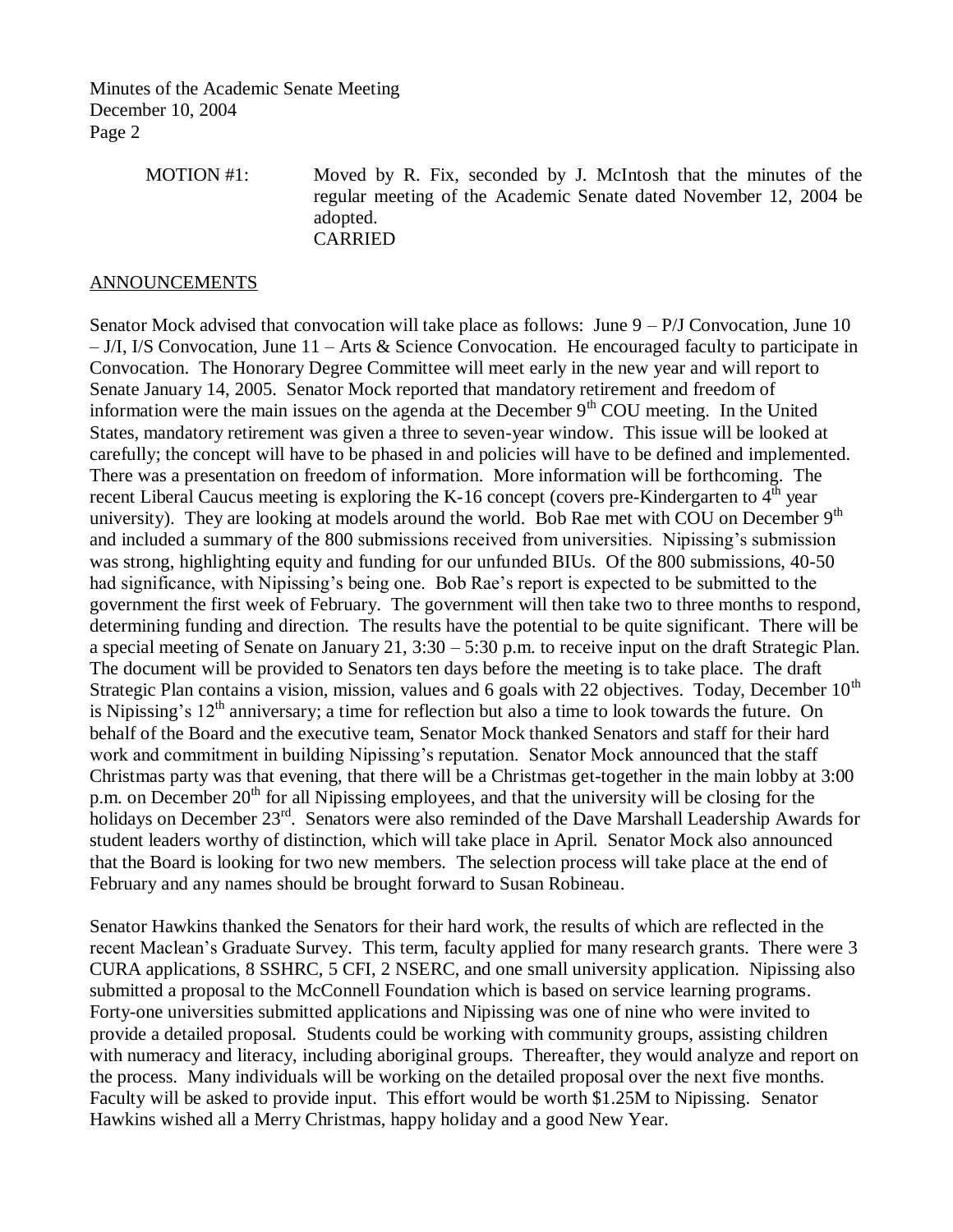Senator Dean wished Senators a pleasant and relaxing holiday season.

Senator Common reported that he had a PowerPoint presentation from the Ontario Council of Graduate Studies which is available to any faculty who wish to view it. The presentation looks at the future of funding graduate education. In Ontario, \$51.7M of unfunded graduate BIU's exist. Nipissing's Faculty of Education graduate studies have a large number of unfunded BIUs with no new graduate funding until 2006. Through the Bob Rae report, we might receive full or partial funding. According to COU, full funding could be based on growth with performance measures. However, most Ontario universities are unable to provide the government with their applicant numbers as there is no central agency like that of the undergraduate programs. The universities need to get improved data collection over the next five years. Nipissing is still able to provide this information. The COU and OCGS foresees a doubling of graduate enrolment by 2013.

Senator Ince reported on the residence food drive and asked fellow Senators to encourage their students to use the food bank. A used text book sale will take place early in the new term. Any text books which do not sell will be sent to Tanzania. Donations are currently being received for the Jimmy O'Rourke memorial fund. Senator Ince wished all fellow Senators a happy holiday season.

University Curriculum Committee

| <b>MOTION #2:</b> | Moved by R. Hawkins, seconded by S. Muhlberger that the Report of the<br>University Curriculum Committee dated November 17, 2004 be<br>received.<br><b>CARRIED</b>                                                                                                                                                                                                                                                                                               |
|-------------------|------------------------------------------------------------------------------------------------------------------------------------------------------------------------------------------------------------------------------------------------------------------------------------------------------------------------------------------------------------------------------------------------------------------------------------------------------------------|
| <b>MOTION #3:</b> | Moved by R. Hawkins, seconded by P. Cook that the Senate document<br>entitled "Senate Academic Regulations and Policies, September 2004"<br>be amended to delete HIST 3925 History and Historians: Ideas and<br>Methods, a six-credit course, and to add HIST 3926 History and<br>Historians: Ideas and Methods, a three-credit course, to the History<br>program, together with the supporting changes described in the attached<br>document.<br><b>CARRIED</b> |
| <b>MOTION #4:</b> | Moved by R. Hawkins, seconded by D. Jowett that the Senate document<br>entitled "Senate Academic Regulations and Policies, September 2004"<br>be amended to alter course groupings relative to program requirements in<br>History as described in the attached document.<br><b>CARRIED</b>                                                                                                                                                                       |
| <b>MOTION #5:</b> | Moved by R. Hawkins, seconded by S. Muhlberger that Senate consider<br>Motions 4-14 of the UCC report, dated 17 November 2004 as one<br>omnibus motion.<br><b>CARRIED</b>                                                                                                                                                                                                                                                                                        |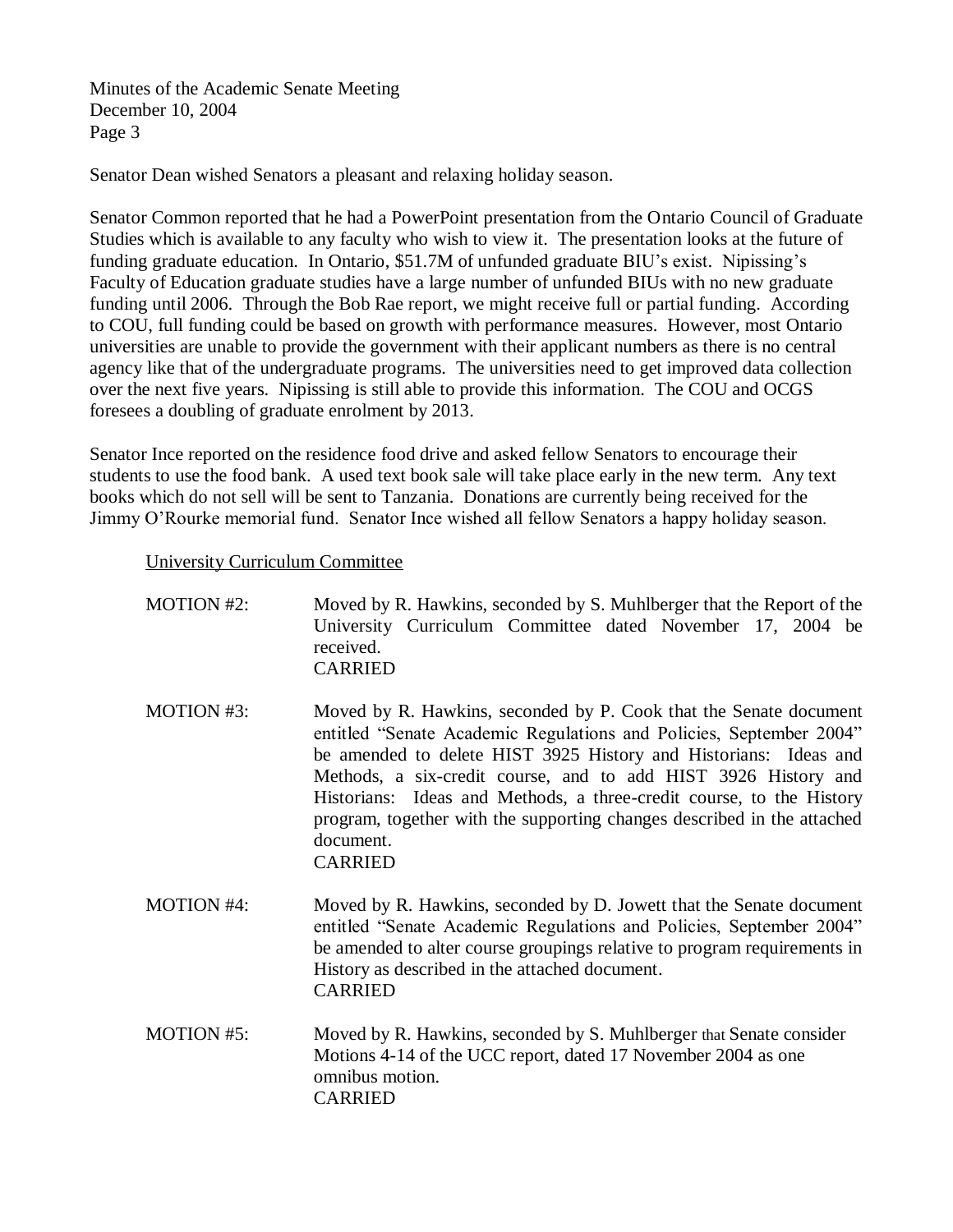| Motion #4:     | That the Senate document entitled "Senate Academic Regulations<br>and Policies, September 2004" be amended to add POLI 2106 Great<br>Political Questions I, a three-credit course, to the Political Science<br>program, together with the supporting changes described in the<br>attached document, and that this course be cross-listed with History<br>and Philosophy.   |
|----------------|----------------------------------------------------------------------------------------------------------------------------------------------------------------------------------------------------------------------------------------------------------------------------------------------------------------------------------------------------------------------------|
| Motion #5:     | That the Senate document entitled "Senate Academic Regulations"<br>and Policies, September 2004" be amended to add POLI 2107 Great<br>Political Questions II, a three-credit course, to the Political Science<br>program, together with the supporting changes described in the<br>attached document, and that this course be cross-listed with History<br>and Philosophy. |
| Motion #6:     | That the Senate document entitled "Senate Academic Regulations"<br>and Policies, September 2004" be amended to delete POLI 2305<br>International Relations, a six-credit course, from the Political Science<br>program.                                                                                                                                                    |
| Motion #7:     | That the Senate document entitled "Senate Academic Regulations"<br>and Policies, September 2004" be amended to add POLI 2306 The<br>Origins of International Relations, a three-credit course, to the<br>Political Science program, together with the supporting changes<br>described in the attached document, and that this course be cross-<br>listed with History.     |
| Motion #8:     | That the Senate document entitled "Senate Academic Regulations"<br>and Policies, September 2004" be amended to add POLI 2307 The<br>Cold War and After, a three-credit course, to the Political Science<br>program, together with the supporting changes described in the<br>attached document, and that this course be cross-listed with History.                         |
| Motion #9:     | That the Senate document entitled "Senate Academic Regulations"<br>and Policies, September 2004" be amended to delete POLI 2705<br>Canadian Government and Politics, a six credit course, from the<br>Political Science program.                                                                                                                                           |
| Motion $#10$ : | That the Senate document entitled "Senate Academic Regulations<br>and Policies, September 2004" be amended to add POLI 2706<br>Canadian Politics, a three-credit course, to the Political Science<br>program, together with the supporting changes described in the<br>attached document, and that this course be cross-listed with History.                               |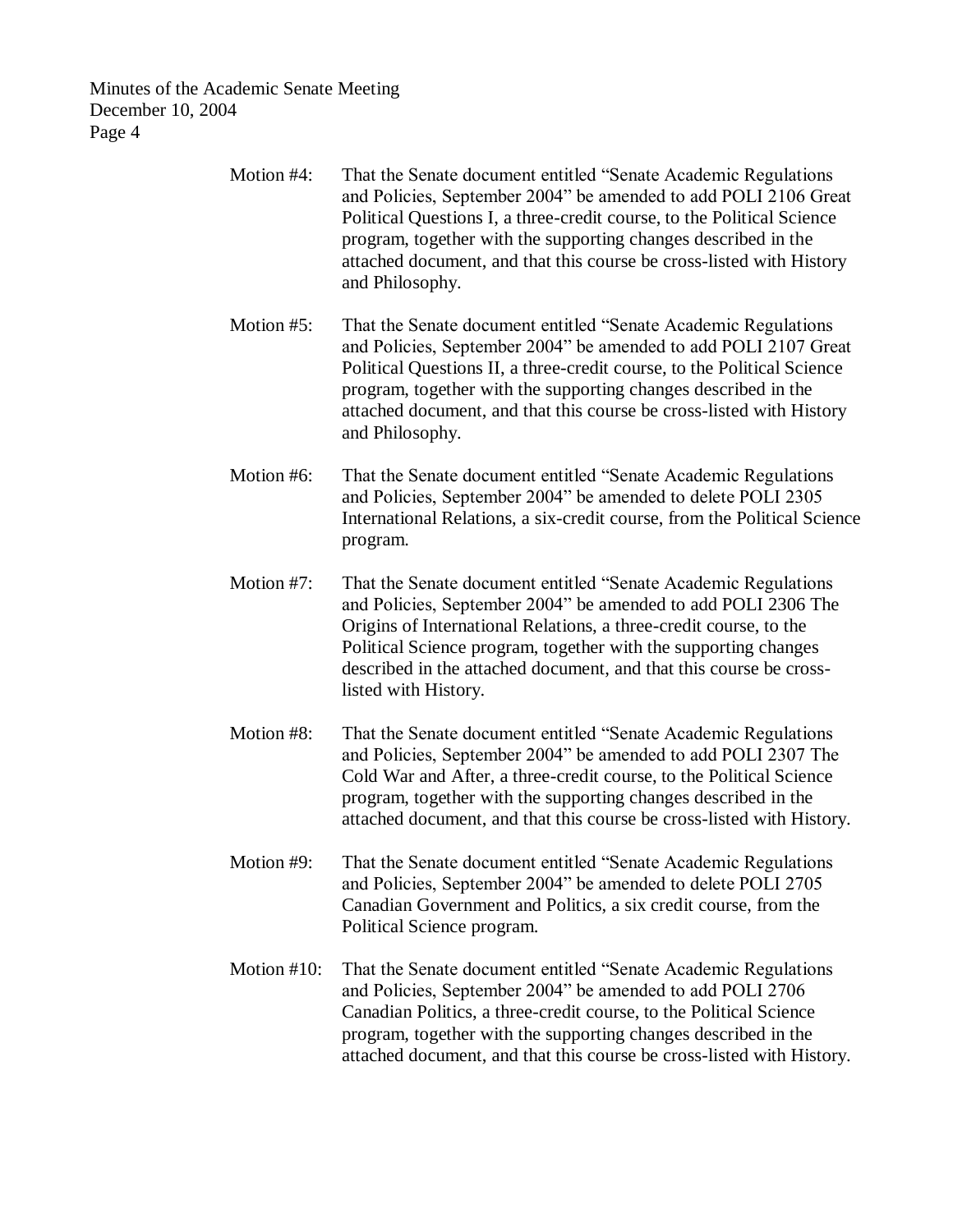- Motion #11: That the Senate document entitled "Senate Academic Regulations and Policies, September 2004" be amended to add POLI 2707 Canada and the World, a three-credit course, to the Political Science program, together with the supporting changes described in the attached document, and that this course be cross-listed with History.
- Motion #12: That the Senate document entitled "Senate Academic Regulations and Policies, September 2004" be amended to add POLI 3106 Contemporary Political Thought, a three-credit course to the Political Science program, together with the supporting changes described in the attached document.
- Motion #13: That the Senate document entitled "Senate Academic Regulations and Policies, September 2004" be amended to add POLI 3306 Selected Topics I, a three-credit course, to the Political Science program, together with the supporting changes described in the attached document.
- Motion #14: That the Senate document entitled "Senate Academic Regulations and Policies, September 2004" be amended to add POLI 3307 Selected Topics II, a three-credit course, to the Political Science program, together with the supporting changes described in the attached document.
- MOTION #6: Moved by R. Hawkins, seconded by G. Brown that Senate approve Motions 4-14 of the UCC report, dated 17 November 2004 as an omnibus motion. CARRIED
- MOTION #7: Moved by R. Hawkins, seconded by K. Clausen that Senate consider Motions 15-17 of the UCC report, dated 17 November 2004 as an omnibus motion. CARRIED
	- Motion #15: That the Senate document entitled "Senate Academic Regulations and Policies, September 2004" be amended to add a minor in Political Science, as described in the attached document, and that further to this the calendar description for the Political Science program be altered as follows:

**Existing Version:** This discipline is not offered as a degree, but the course in Political Science may be credited as electives in any other degree program.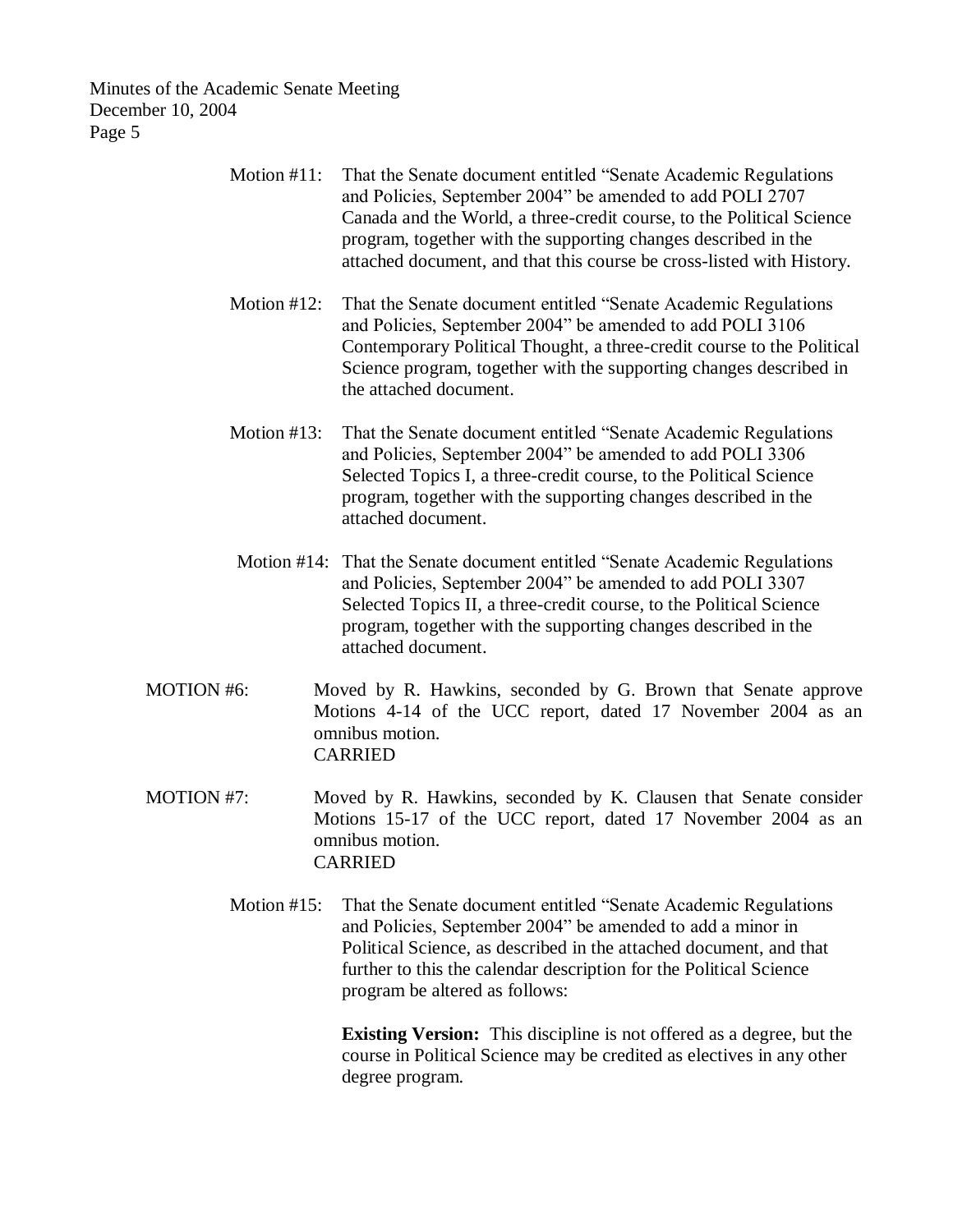> **Amended Version:** A minor in Political Science is available to students pursuing a major in another discipline. A minor consists of a minimum of 24 credits in the minor discipline, with at least 6 credits at the first year level and at least 6 credits at the upper year level. **A maximum of 12 credits of cross-coded and cross-listed courses** may count towards a minor if they have not been used elsewhere to complete program requirements. A minimum grade of 60% is required in the introductory course(s) presented for the minor.

- Motion #16: That the Senate document entitled "Senate Academic Regulations and Policies, September 2004" be amended to cross-list HIST 1205 Europe Since 1500, HIST 1505 A History of the Modern World, HIST 2055 History of Ancient Civilizations, HIST 2347: Aboriginal Treaties in Canada and HIST 2835 Totalitarianism: An Historical Examination with Political Science.
- Motion #17: That the Senate document entitled "Senate Academic Regulations and Policies, September 2004" be amended to cross-list PHIL 3755 Themes in Social and Political Philosophy, a six-credit course, with Political Science.
- MOTION #8: Moved by R. Hawkins, seconded by W. Blair that Senate approve Motions 15-17 of the UCC report, dated 17 November 2004 as an omnibus motion. CARRIED
- MOTION #9: Moved by R. Hawkins, seconded by K. Clausen that the Senate document entitled "Senate Academic Regulations and Policies, September 2004" be amended to delete MUSC 1006 Exploring Music and Culture I as a pre-requisite for MUSC 1007 Exploring Music and Culture II. CARRIED
- MOTION #10: Moved by R. Hawkins, seconded by A. Page that the Senate document entitled "Senate Academic Regulations and Policies, September 2004" be amended to add GEND 3506 Gender and Environmental Justice I: Issues and Concepts, a three-credit course, together with the supporting changes described in the attached document, to the Gender Equality and Social Justice program. CARRIED
- MOTION #11: Moved by R. Hawkins, seconded by S. Renshaw that the Senate document entitled "Senate Academic Regulations and Policies, September 2004" be amended to add GEND 3507 Gender and Environmental Justice II: Sustainable Development & Environmental Activism, a three-credit course, together with the supporting changes described in the attached document, to the Gender Equality and Social Justice program. CARRIED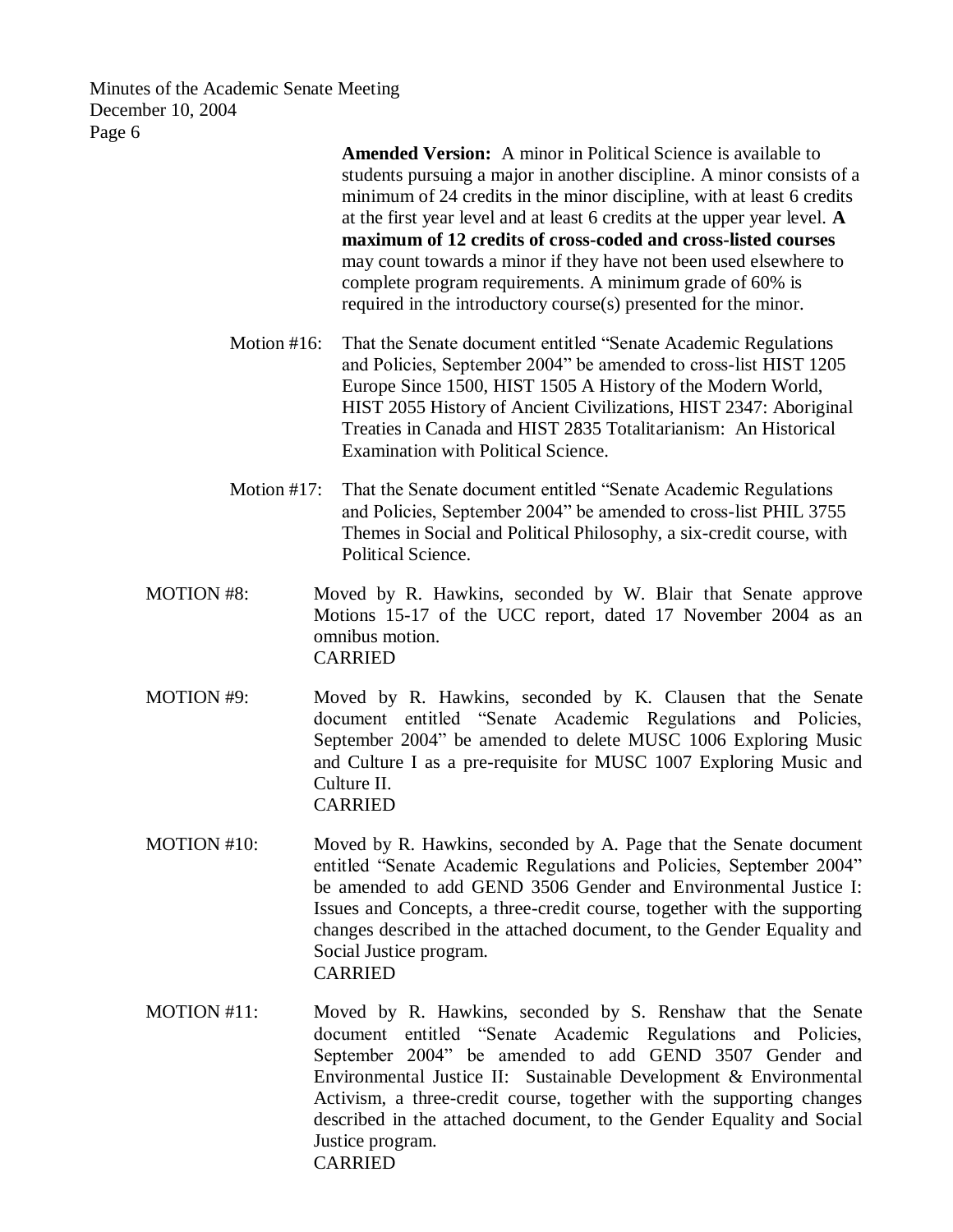> MOTION #12: Moved by R. Hawkins, seconded by P. Chow that Senate consider Motions 21-30 of the UCC report, dated 17 November 2004 as one omnibus motion. CARRIED

> > Motion #21: That the Senate document entitled "Senate Academic Regulations and Policies, September 2004" be amended to delete PSYC 3205 Psychological Measurement, a six-credit course, as one of the required courses from the Bachelor of Arts (Honours) Single Major degree program and from the Bachelor of Arts (Honours) Combined Major degree program in Psychology, as per attached document.

- Motion #22: That the Senate document entitled "Senate Academic Regulations and Policies, September 2004" be amended to delete PSYC 3205 Psychological Measurement as one of the prerequisites for PSYC 4115 Student's Investigation II.
- Motion #23: That the Senate document entitled "Senate Academic Regulations and Policies, September 2004" be amended to change the course number of PSYC 3005 Personality and Adjustment to PSYC 2615 Personality and Adjustment, that is from a third year to a second year level course, with the antirequisite PSYC 3005.
- Motion #24: That the Senate document entitled "Senate Academic Regulations and Policies, September 2004" be amended to change the course number of PSYC 3806 Introduction to Social Psychology to PSYC 2807 Introduction to Social Psychology, that is from a third year to a second year level course, with the antirequisite PSYC 3806.
- Motion #25: That the Senate document entitled "Senate Academic Regulations and Policies, September 2004" be amended to change the prerequisite for PSYC 3807 Applied Social Psychology to PSYC 2807 (refer to Motion #24).
- Motion #26: That the Senate document entitled "Senate Academic Regulations and Policies, September 2004" be amended to change the course number PSYC 3257 Multivariate Statistics to PSYC 4257 Multivariate Statistics, that is from a third year to a fourth year level course, with the antirequisite PSYC 3257. As well, the following sentence should be added: "This course is strongly recommended to those students who are planning to pursue graduate studies in Psychology."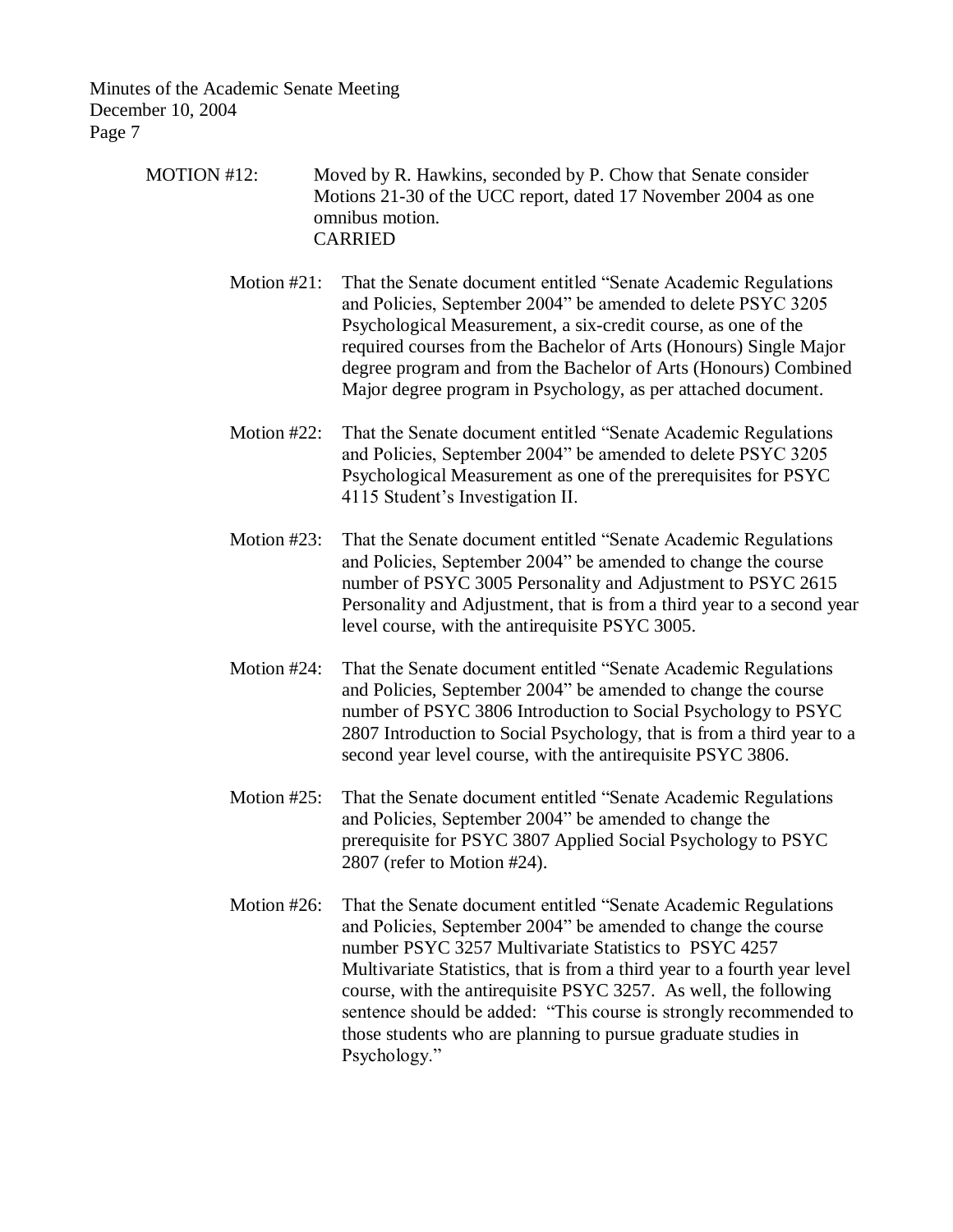- Motion #27: That the Senate document entitled "Senate Academic Regulations and Policies, September 2004" be amended to delete PSYC 3266 Computer Methods in Psychology and PSYC 4266 Advanced Computer Method in Psychology (formerly PSYC 3267) from the Calendar.
- Motion #28: That the Senate document entitled "Senate Academic Regulations and Policies, September 2004" be amended to add PSYC 2615 Personality and Adjustment as an additional prerequisite for both PSYC 3606 Psychopathology I and PSYC 3615 Psychological Disorders in Children.
- Motion #29: That the Senate document entitled "Senate Academic Regulations and Policies, September 2004" be amended to split PSYC 4205 Fundamentals of Clinical and Counseling Psychology into two half courses to PSYC 4206 Clinical Psychology I: Introduction to Counselling and PSYC 4207 Clinical Psychology II: Introduction to Assessment.
- Motion #30: That the Senate document entitled "Senate Academic Regulations and Policies, September 2004" be amended to delete PSYC 4205 Fundamentals of Clinical and Counseling Psychology.
- MOTION #13: Moved by R. Hawkins, seconded by M. Saari that Senate approve Motions 21-30 of the UCC report, dated 17 November 2004 as one omnibus motion. CARRIED
- MOTION #14: Moved by R. Hawkins, seconded by G. Brown that Senate consider Motions 31-49 of the UCC report, dated 17 November 2004 as one omnibus motion. CARRIED
	- Motion #31: That the Senate document entitled "Senate Academic Regulations and Policies, September 2004" be amended to change the course title of SWLF 1005 Introduction to Social Welfare, a six-credit course, to SWLF 1005 Introduction to Social Welfare Studies and to amend the course description of SWLF 1005 as follows (see attached document):

**Existing Version:** This course is a survey of the history and development of social welfare concepts, of the methods of social work practice, and of their relations to social science concepts and to philosophical, human and religious values. Includes a volunteer placement whereby the student experiences how a social agency works.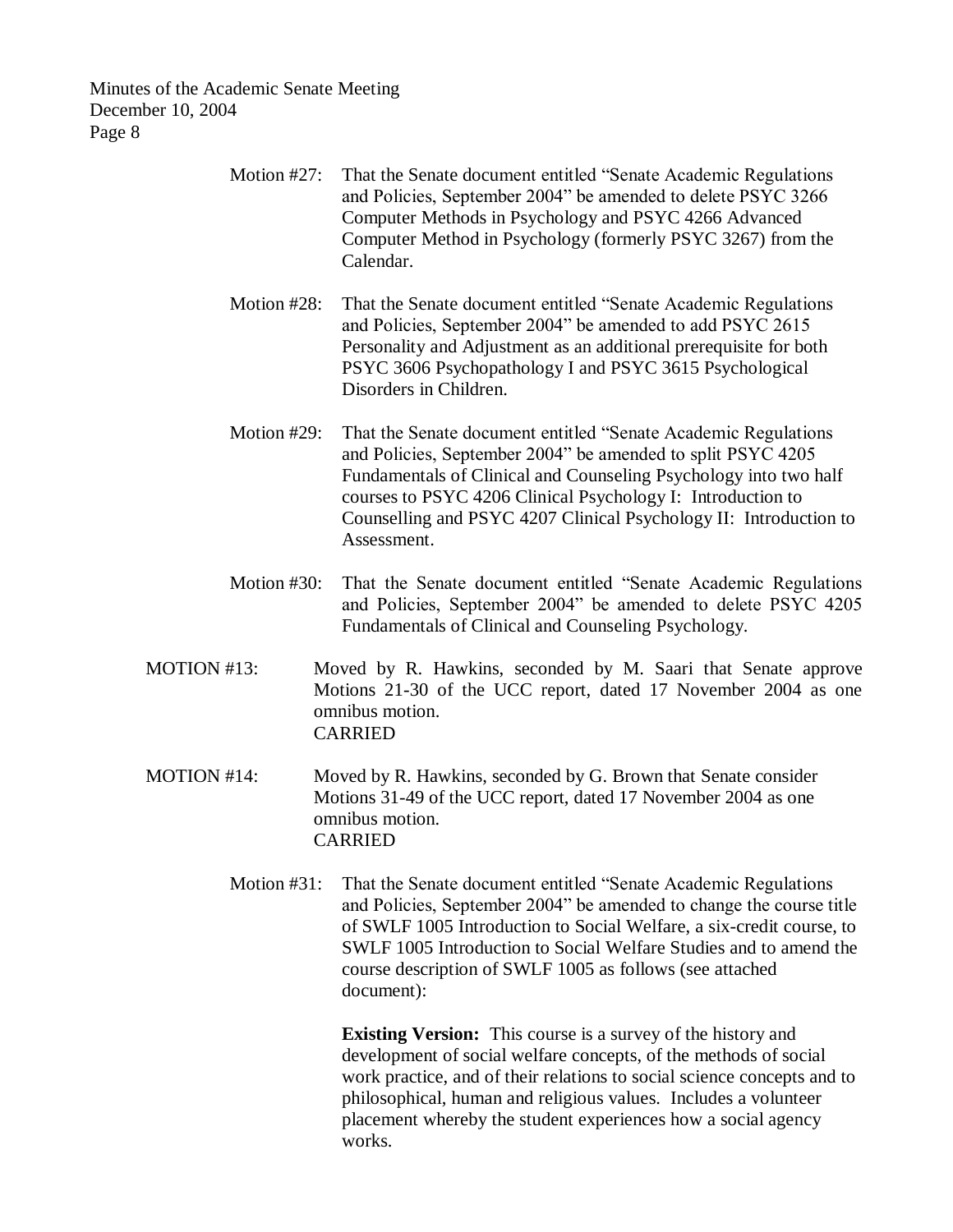> **Proposed Version:** This introductory course considers the social, economic and political context of social welfare and the roles played by social policies, public programs, and the profession of social work in meeting the needs of citizens for income security and social services. Concepts central to the discipline will be reviewed, including capitalism, class, race, gender, ideology, oppression, power, inequality, marginalization, community, justice, and the welfare state. The history of social welfare in Canada and the range of activities practiced by social workers in both government and voluntary sector organizations will also be surveyed. Topics examined may include issues specific to Aboriginal peoples, the elderly, and women, as well as sexual diversity, disability, work, poverty, health, crime, media, globalization, and militarism. *Offered every year*.

- Motion #32: That the Senate document entitled "Senate Academic Regulations and Policies, September 2004" be amended to add SWLF 2606 History of Social Welfare, a three-credit course, to the Social Welfare program together with the supporting changes described in the attached document and that this course be cross-listed with History.
- Motion #33: That the Senate document entitled "Senate Academic Regulations and Policies, September 2004" be amended to bank SWLF 3005 Human Service Program Management and Planning, a six-credit course.
- Motion #34: That the Senate document entitled "Senate Academic Regulations and Policies, September 2004" be amended to delete SWLF 3105 Social Policy a six-credit course, from the Social Welfare program.
- Motion #35: That the Senate document entitled "Senate Academic Regulations and Policies, September 2004" be amended to add SWLF 3106 Social and Economic Justice, a three-credit course, to the Social Welfare program, together with the supporting changes described in the attached document.
- Motion #36: That the Senate document entitled "Senate Academic Regulations and Policies, September 2004" be amended to add SWLF 3107 Abolishing Poverty in Canada, a three-credit course, to the Social Welfare program, together with the changes described in the attached document.
- Motion #37: That the Senate document entitled "Senate Academic Regulations and Policies, September 2004" be amended to modify the title SWLF 3116 from Social Welfare and Public Health I to Health Care and Health Policy in Canada, a three-credit course, and that the course description be modified as set out in the attached document and that the prerequisite SWLF 1005 be removed for this course.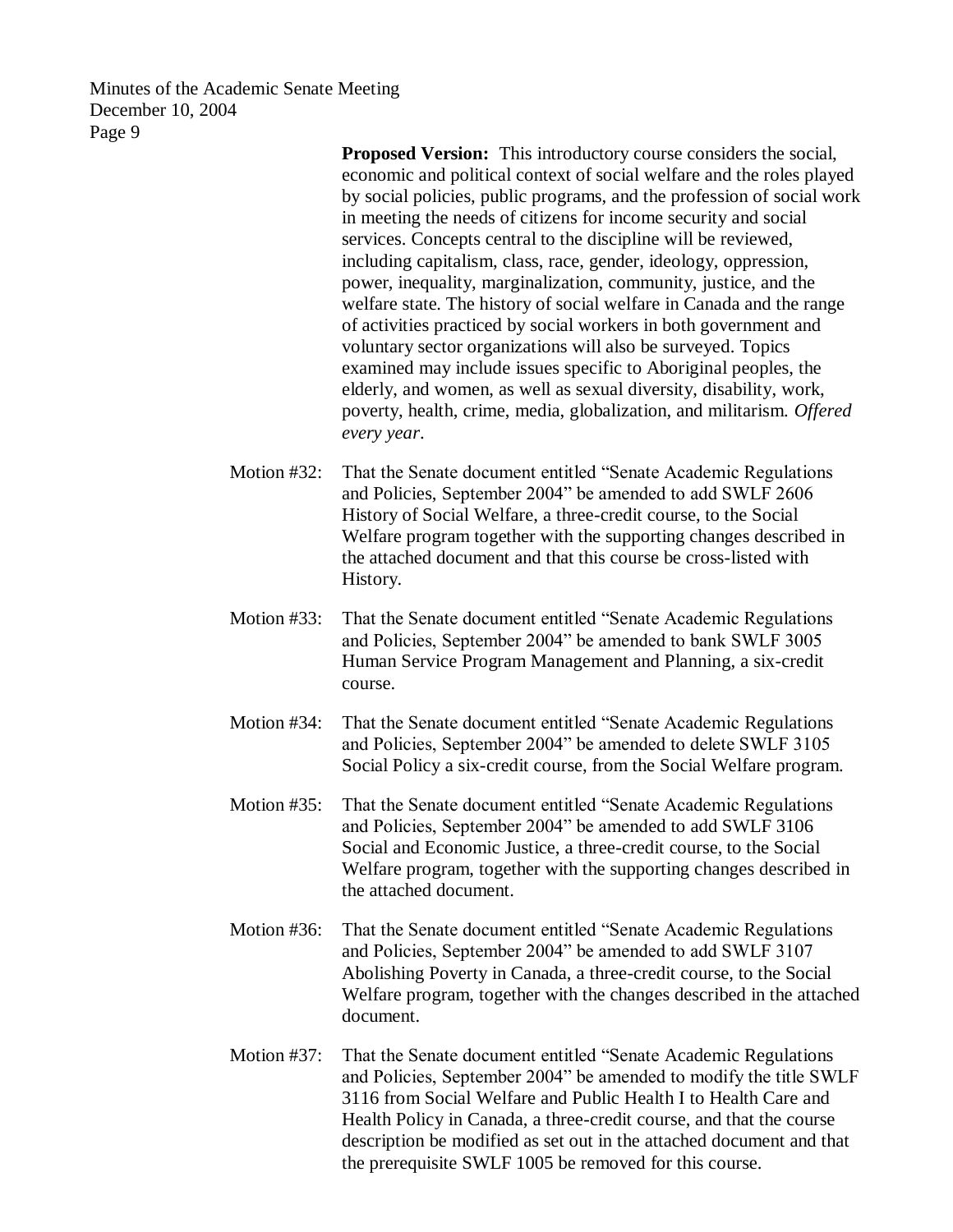| Motion #38: | That the Senate document entitled "Senate Academic Regulations<br>and Policies, September 2004" be amended to bank SWLF 3117<br>Social Welfare and Public Health II, a three credit course.                                                                                                                                                                                                                                                                                                                                                                                           |
|-------------|---------------------------------------------------------------------------------------------------------------------------------------------------------------------------------------------------------------------------------------------------------------------------------------------------------------------------------------------------------------------------------------------------------------------------------------------------------------------------------------------------------------------------------------------------------------------------------------|
| Motion #39: | That the Senate document entitled "Senate Academic Regulations"<br>and Policies, September 2004" be amended to bank SWLF 3126<br>Social Welfare and the Church, a three-credit course.                                                                                                                                                                                                                                                                                                                                                                                                |
| Motion #40: | That the Senate document entitled "Senate Academic Regulations<br>and Policies, September 2004" be amended to bank SWLF 3136<br>Social Welfare and Education, a three-credit course.                                                                                                                                                                                                                                                                                                                                                                                                  |
| Motion #41: | That the Senate document entitled "Senate Academic Regulations<br>and Policies, September 2004" be amended to modify the course<br>title, description, and prerequisite for SWLF 3146 Social Welfare<br>and Work, a three-credit course, as follows:                                                                                                                                                                                                                                                                                                                                  |
|             | <b>Existing Version:</b><br><b>Title:</b> Social Welfare and Work<br><b>Description:</b> The focus of this course is an examination of work as<br>it relates to social welfare, including the role of work in the well-<br>being of individuals and society. It also includes an exploration of<br>work as the primary system through which rights, statuses, and<br>entitlements are distributed in contemporary industrial societies,<br>along with a critical analysis of the manner in which we currently<br>define and structure work and employment.<br>Prerequisite: SWLF 1005 |
|             | <b>Proposed Version:</b><br>Title: Work, Employment, and Unemployment<br><b>Description:</b> This course examines the institution of paid work and<br>its role in both the well-being and the alienation of individuals and<br>communities. Topics covered may include the class structure of<br>capitalist societies, the distribution of wealth and power, blue and<br>white collar work, low-waged jobs, the division of labour,<br>unemployment, underemployment, job insecurity, scientific<br>management, technological change, lean production, downsizing, the                |

restructuring of labour processes, non-standard work, collective bargaining, and conflicts in the workplace. Ways to enhance the world of work will also be considered, in particular new forms of management, job enrichment, trade union activism, social movements, and workers' control of production.

**Prerequisite:** No prerequisite. Restricted to upper level students.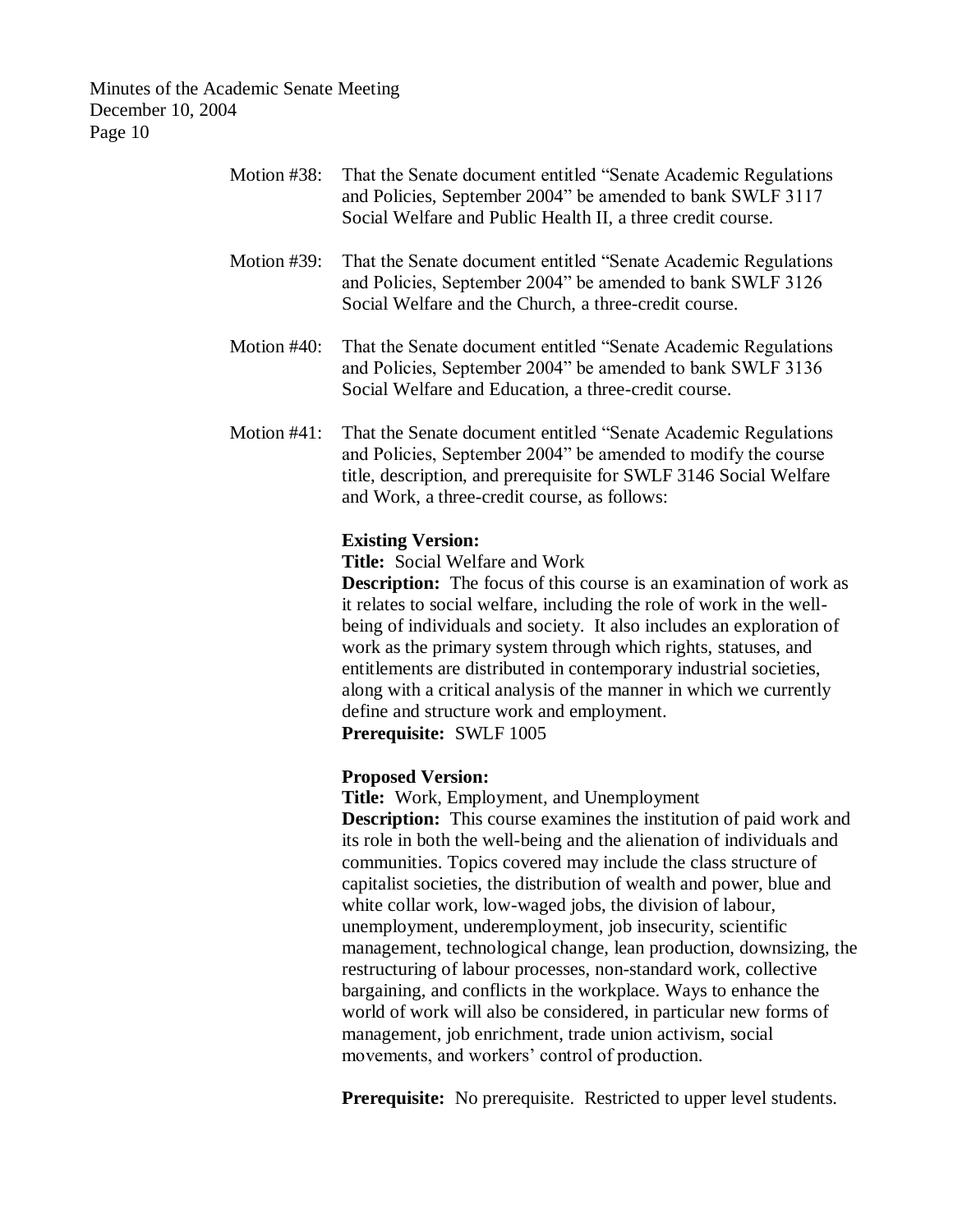> Motion #42: That the Senate document entitled "Senate Academic Regulations and Policies, September 2004" be amended to modify the course title and description for SWLF 3255 Rural Social Welfare, a six-credit course, as follows:

# **Existing Version:**

**Title:** Rural Social Welfare

**Description:** This course is a study of the need for, and the development of, social welfare programs in rural areas. Structural and Social characteristics of rural areas, and the process of ruralurban transition considered with special attention to the social problems that rural areas experience. Also included are theoretical and actual approaches to rural social welfare development, such as political legislation, social planning, and community development.

### **Proposed Version:**

**Title:** Social Development in Rural, Northern, and Aboriginal Communities.

**Description:** This course examines issues pertinent to rural, northern and Aboriginal communities, connecting them to the social, economic, and political forces that contribute to them, and outlines social development strategies for resolving them. Topics covered may include cultures and characteristics of rural, northern and Aboriginal communities, the impact of colonization on First Nations, the decolonization process, Aboriginal self-determination and selfgovernment, Aboriginal approaches to healing and wellness, boom towns and single-industry towns, changes in agriculture, underdevelopment and poverty, northern women's issues, family violence and breakdown, addictions and suicide, housing, and environmental pollution. The roles of social workers, educators, health care providers, natural helpers, and Aboriginal Elders in social development will be considered. Approaches to social change such as participatory research, popular education, social movements, community development, and the political process, will also be presented.

Motion #43: That the Senate document entitled "Senate Academic Regulations and Policies, September 2004" be amended to modify the course title, description, and prerequisite for SWLF 3296 Post Industrial Society and Social Welfare, a three credit course as follows:

#### **Existing Version:**

**Title:** Post Industrial Society and Social Welfare **Description:** This course provides an in-depth examination of the effects of technology on employment, leisure time, the environment and the quality of life, and the social work response to these. **Prerequisite:** SWLF 1005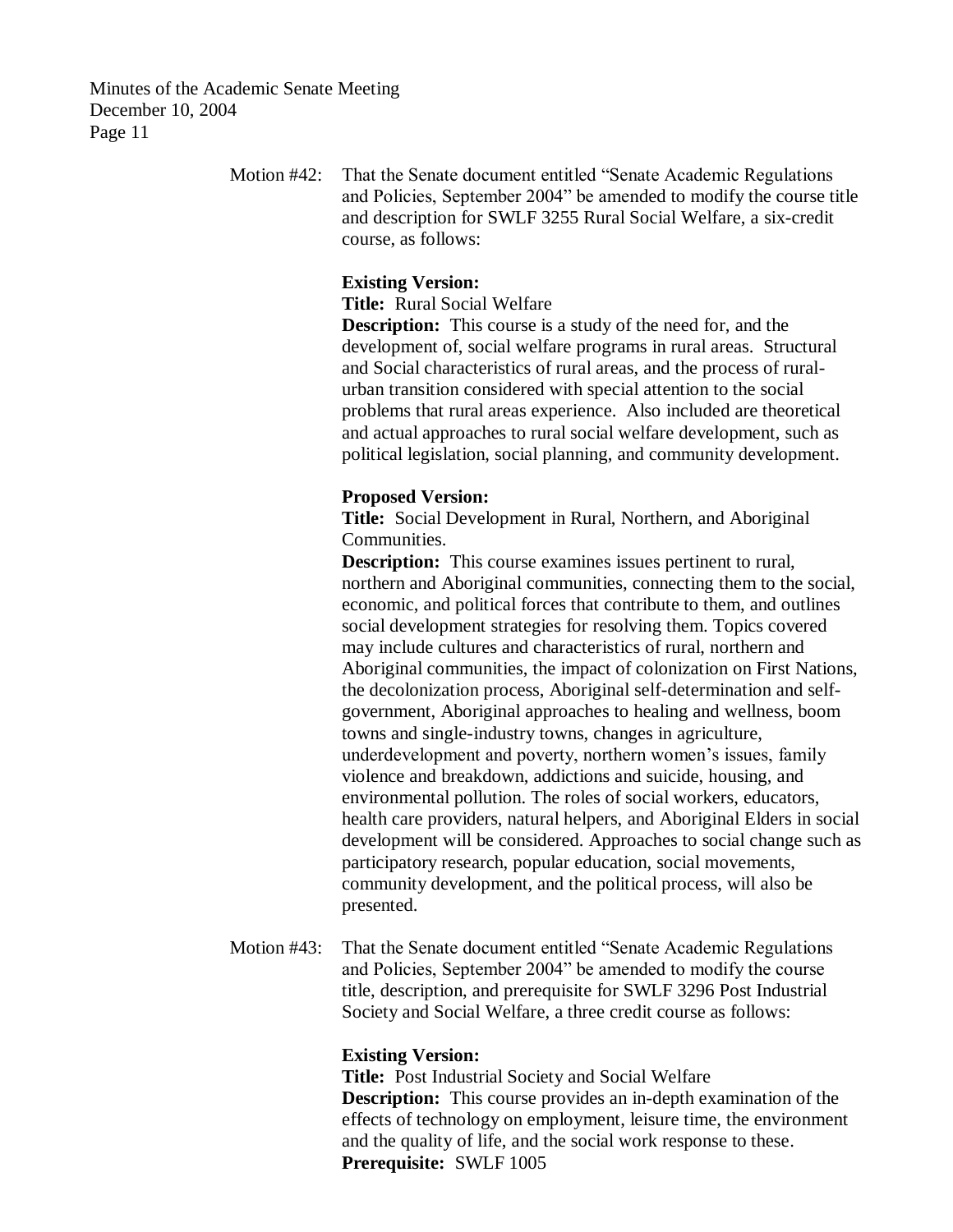### **Proposed Version:**

**Title:** Globalization and the Welfare State

**Description:** This course focuses on globalization as an economic, political, and cultural process, with an emphasis on the restructuring of welfare states. The impact of globalization on employment policies, taxation, and social expenditures will be considered to determine whether globalization entails a "race to the bottom" or creates possibilities for raising and protecting social standards. The various popular resistance groups that are challenging capitalism will be examined, and the objectives of, and the potential for, a global anti-capitalist movement will be assessed. Topics covered may include transnational corporations, free trade, foreign investment, financial globalization and financial crises, the internationalization of production, deregulation, privatization, labour standards, Keynesian economics, the rise of neoliberalism, the decline of national sovereignty, growing inequality, neocolonialism, democracy, and universal economic and social rights.

**Prerequisite:** No prerequisite. Restricted to upper level students.

- Motion #44: That the Senate document entitled "Senate Academic Regulations and Policies, September 2004" be amended to cross-list SWLF 3306 International Perspectives on Social Welfare, a three-credit course, with Gender Equality and Social Justice.
- Motion #45: That the Senate document entitled "Senate Academic Regulations and Policies, September 2004" be amended to modify the course title and description of SWLF 3306 International Perspectives on Social Welfare, a three credit course, as follows:

#### **Existing Version:**

**Title:** International Perspectives on Social Welfare **Description:** This course examines and compares social welfare policies and programs in selected countries. **Prerequisite:** SWLF 1005 a prerequisite

#### **Proposed Version:**

**Title:** Social Policy in the United States and Europe **Description:** This course will compare welfare states in the United States and Europe to ascertain why social provisions and levels of inequality vary between advanced capitalist societies. Topics examined include social expenditures in the public, private and voluntary sectors; the different methods of service delivery, including social assistance, social insurance, and universal programs; and policies in areas such as the labour market, unemployment insurance, health care, the family, and child care. The contrasts in welfare systems in these societies will be analyzed using theories such as functionalism, pluralism, Marxism, and feminism; and variables such as gender, race, culture, mass mobilization, working-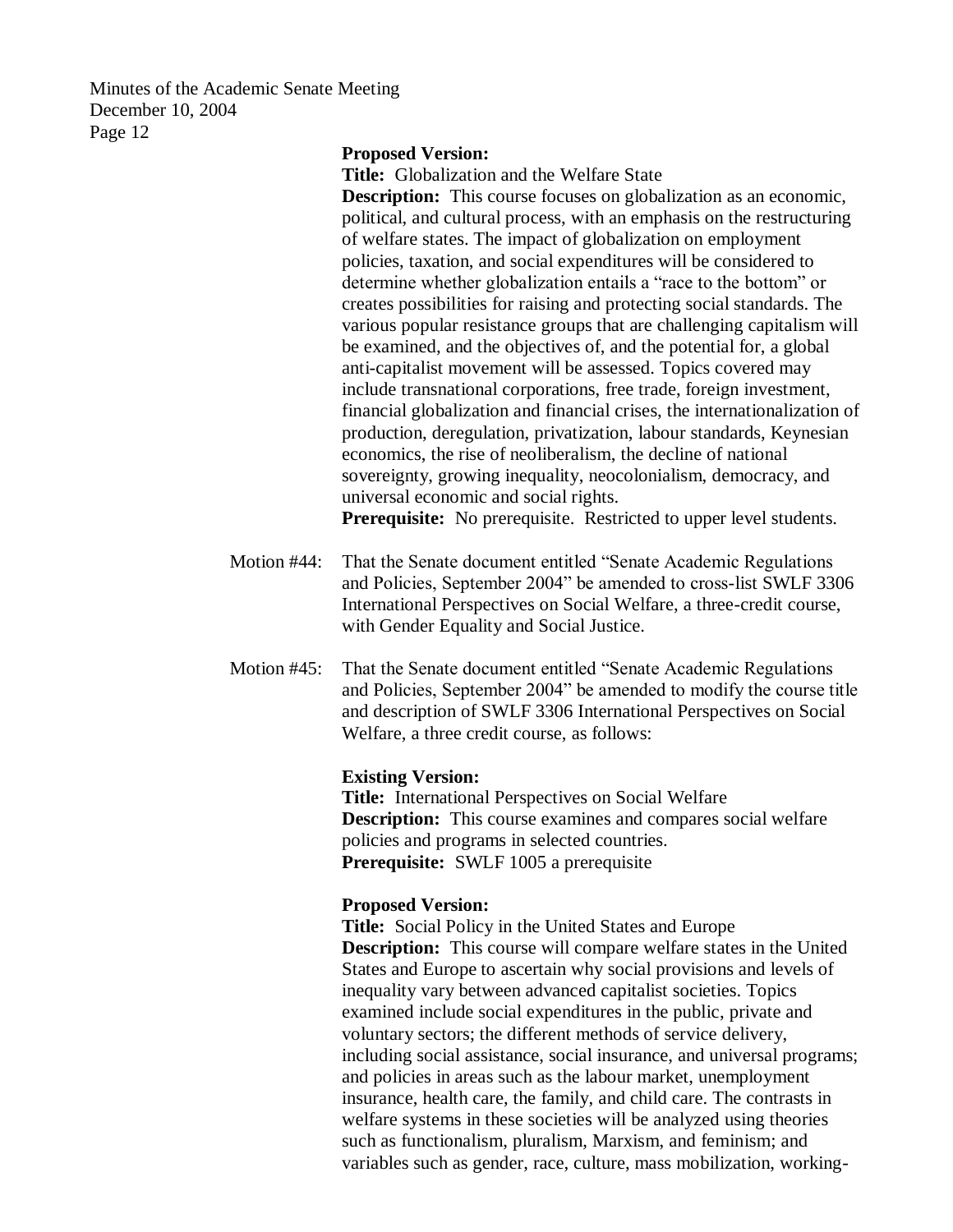> class strength, electoral rules, and political party systems. Also considered will be whether or not changes to global capitalism are altering the balance of class power in the United States and Europe, in the process modifying one or more of the different models of welfare.

**Prerequisite:** No prerequisite. Restricted to upper level students.

Motion #46: That the Senate document entitled "Senate Academic Regulations and Policies, September 2004" be amended to modify the course description SWLF 3307 Social Welfare in Developing Countries, a three credit course, as follows:

# **Existing Version:**

**Description:** This course identifies various social welfare strategies on the international scene. Specifically, it compares Third World and First World countries in terms of the political, economic, social and cultural contexts in which social welfare occurs, and in terms of their provisions for social welfare. Various international agencies and their role in providing social welfare in the Third World are identified and discussed. Multiculturalism in the context of academic neocolonialism is also examined.

**Prerequisite:** SWLF 1005

### **Proposed Version:**

**Description:** This course will examine the experience of development in the Third World over the last half-century, with an emphasis on the human dimensions of the expansion of capitalism into Asia, Africa, and Latin America. The course will focus on the concepts and theories that have framed the debate within the field of development studies. Topics covered may include inequality, poverty, unemployment, underdevelopment, non-development, imperialism, war, nationalism, colonialism, independence movements, democracy, authoritarianism, military regimes, peasant revolutions, agriculture, land reform, industrialization, foreign aid, human rights, health care, disease, religion, culture, ethnic conflict, the debt crisis, international financial institutions, urbanization, population, migration, refugees, the environment, sustainable development, gender equity, and indigenous peoples. **Prerequisite:** No prerequisite. Restricted to upper level students.

Motion #47: That the Senate document entitled "Senate Academic Regulations and Policies, September 2004" be amended to delete SWLF 3705 Law and Social Welfare, a six-credit course, from the Social Welfare program.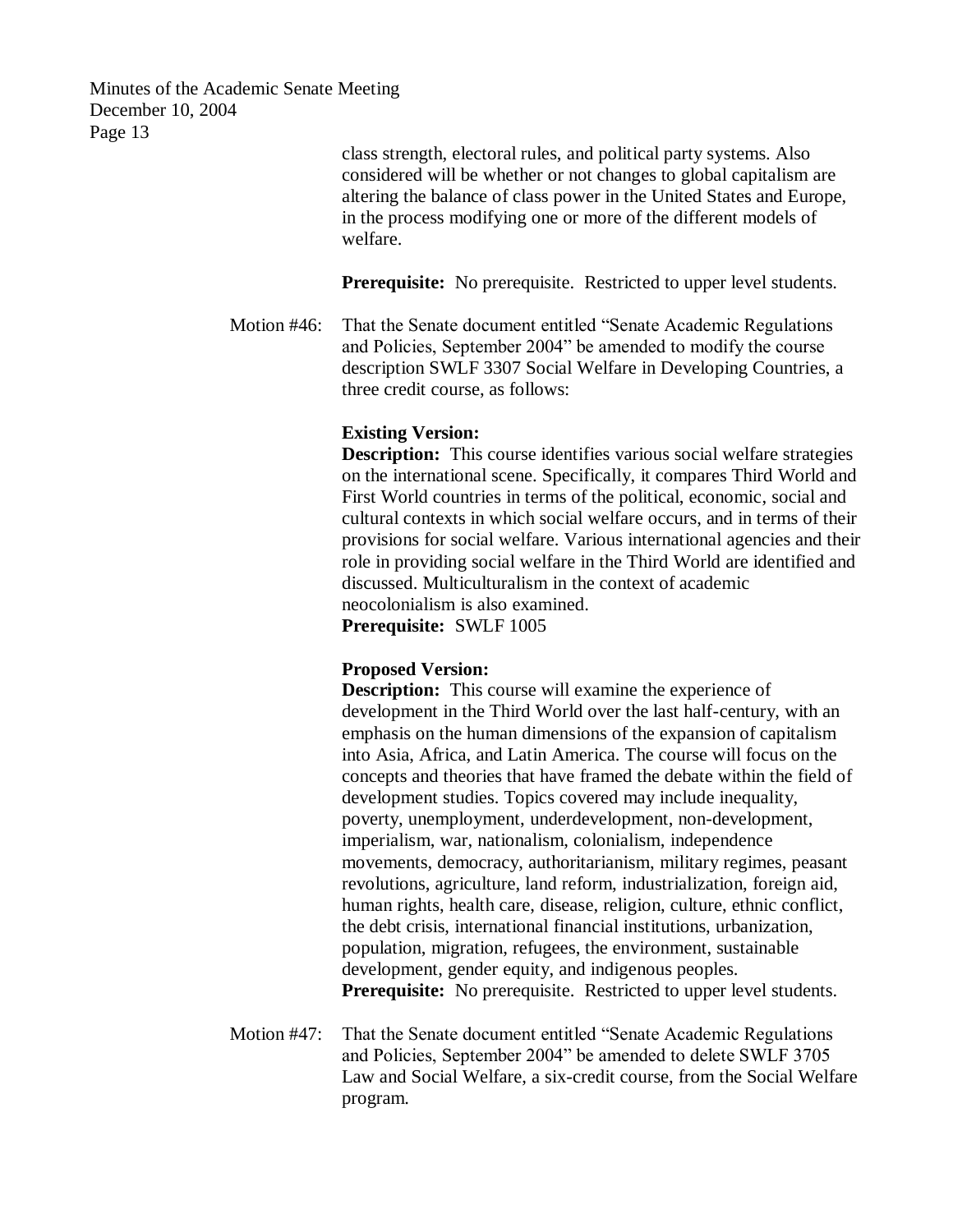| Motion $#48$ : | That the Senate document entitled "Senate Academic Regulations"<br>and Policies, September 2004" be amended to add SWLF 3706<br>Justice and the Poor: Issues of Race, Class, and Gender, a three-<br>credit course, to the Social Welfare program together with the<br>supporting changes in the attached document.                                                                                                                           |
|----------------|-----------------------------------------------------------------------------------------------------------------------------------------------------------------------------------------------------------------------------------------------------------------------------------------------------------------------------------------------------------------------------------------------------------------------------------------------|
| Motion $#49$ : | That the Senate document entitled "Senate Academic Regulations"<br>and Policies, September 2004" be amended to add SWLF 3916<br>Selected Topics in Social Welfare Studies I, a three-credit course,<br>and SWLF 3917 Selected Topics in Social Welfare Studies II, a three<br>credit course, to the Social Welfare program together with the<br>supporting changes in the attached document.                                                  |
| MOTION #15:    | Moved by R. Hawkins, seconded by G. Brown that Senate approve<br>Motions 31-49 of the UCC report, dated 17 November 2004 as one<br>omnibus motion.<br><b>CARRIED</b>                                                                                                                                                                                                                                                                          |
| MOTION #16:    | Moved by R. Hawkins, seconded by B. Olmsted that the Senate<br>document entitled "Senate Academic Regulations and Policies,<br>September 2004" be amended to add the following courses (all three-<br>credit courses) to the Sociology program together with the supporting<br>changes contained in the attached document:<br>SOCI 3136 Ageism<br>$\bullet$<br>SOCI 3146 Age and Culture<br>$\bullet$<br>SOCI 3156 Women and Age<br>$\bullet$ |

- SOCI 3157 Diversity and Age
- SOCI 3176 Age, Health, and Work I
- SOCI 3177 Age, Health, and Work II
- SOCI 4136 Social Theories in Aging
- SOCI 4137 Selected Topics in Aging

CARRIED

MOTION #17: Moved by R. Hawkins, seconded by J. Baffoe that the University Curriculum Committee recommend to Senate that the Senate document entitled "Senate Academic Regulations and Policies, September 2004" be amended to include ADMN 3127 Accounting Information Systems in the list of courses available for Accounting Stream:

# **Existing Version: Accounting Stream**

In addition to the 12 credits of accounting in the core, students must complete 24 credits during their second, third and fourth years of study, as follows: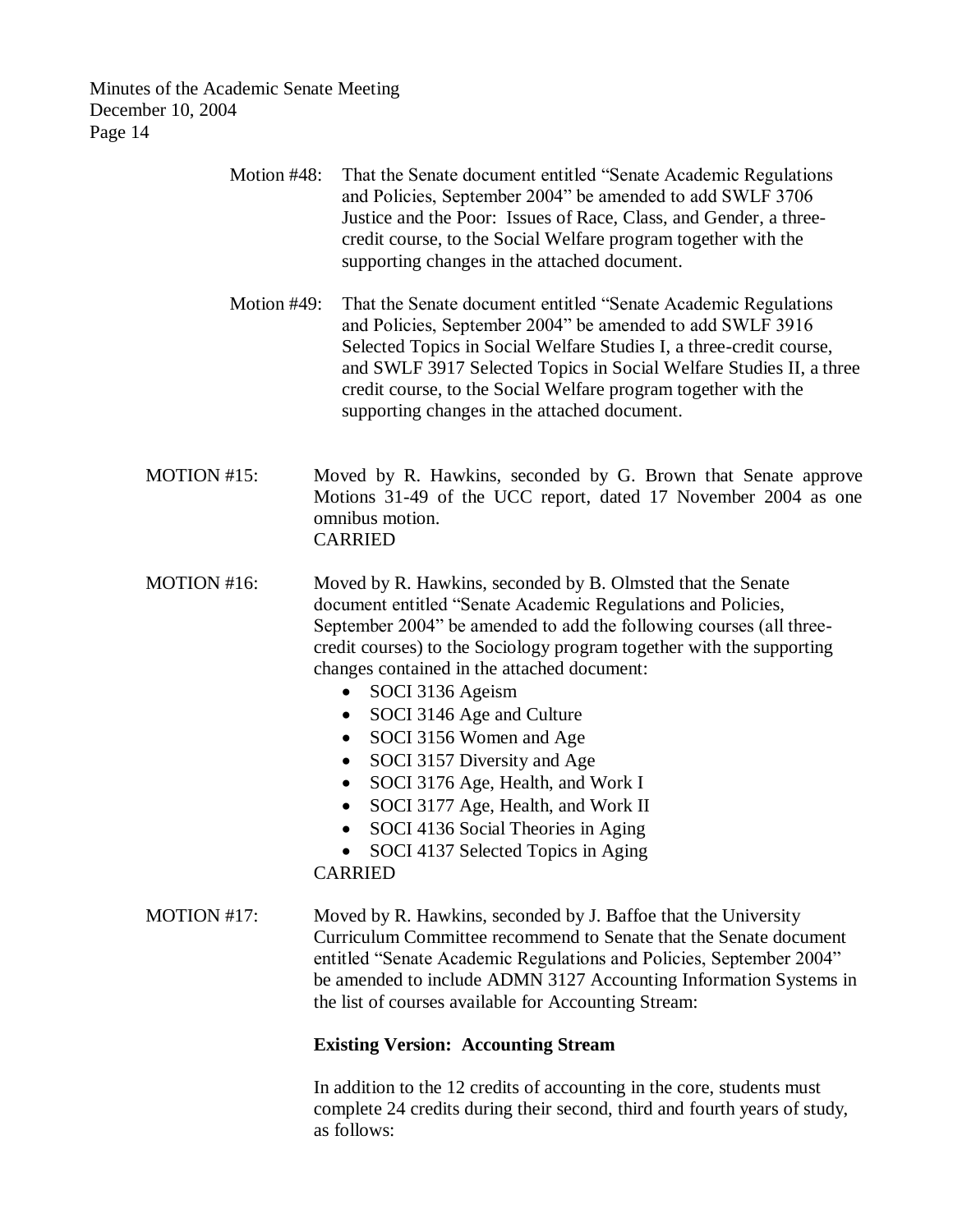> ADMN2106 – Intermediate Accounting I ADMN2107 – Intermediate Accounting II ADMN2147 – Management Accounting and Control II

Fifteen credits from the following:

ADMN4816 – Personal Taxation ADMN4817 – Corporate Taxation ADMN4827 – Auditing ADMN4836 – Advanced Accounting Topics I ADMN4837 – Advanced Accounting Topics II ADMN4887 – Advanced Management Accounting ADMN4926 – Information Systems Auditing and Assurance ADMN4927 – Advanced Auditing

## **Proposed Version: Accounting Stream**

In addition to the 12 credits of accounting in the core, students must complete 24 credits during their second, third and fourth years of study, as follows:

ADMN2106 – Intermediate Accounting I ADMN2107 – Intermediate Accounting II ADMN2147 – Management Accounting and Control II

Fifteen credits from the following:

- ADMN3127 Accounting Information Systems ADMN4816 – Personal Taxation ADMN4817 – Corporate Taxation ADMN4827 – Auditing ADMN4836 – Advanced Accounting Topics I ADMN4837 – Advanced Accounting Topics II ADMN4887 – Advanced Management Accounting ADMN4926 – Information Systems Auditing and Assurance ADMN4927 – Advanced Auditing CARRIED
- MOTION #18: Moved by R. Hawkins, seconded by C. Sarlo that the University Curriculum Committee recommend to Senate that the Senate document entitled "Senate Academic Regulations and Policies, September 2004" be amended to change the course title and description of TMGT 4126 E-Commerce to TMGT 4126 E-Business as follows:

**Existing Version:** Industry and the general public are embracing a new communications paradigm, called the Internet. Commercial use of the Internet has flourished at an unprecedented rate, creating a parallel need for knowledgeable graduates in the areas such as web development. This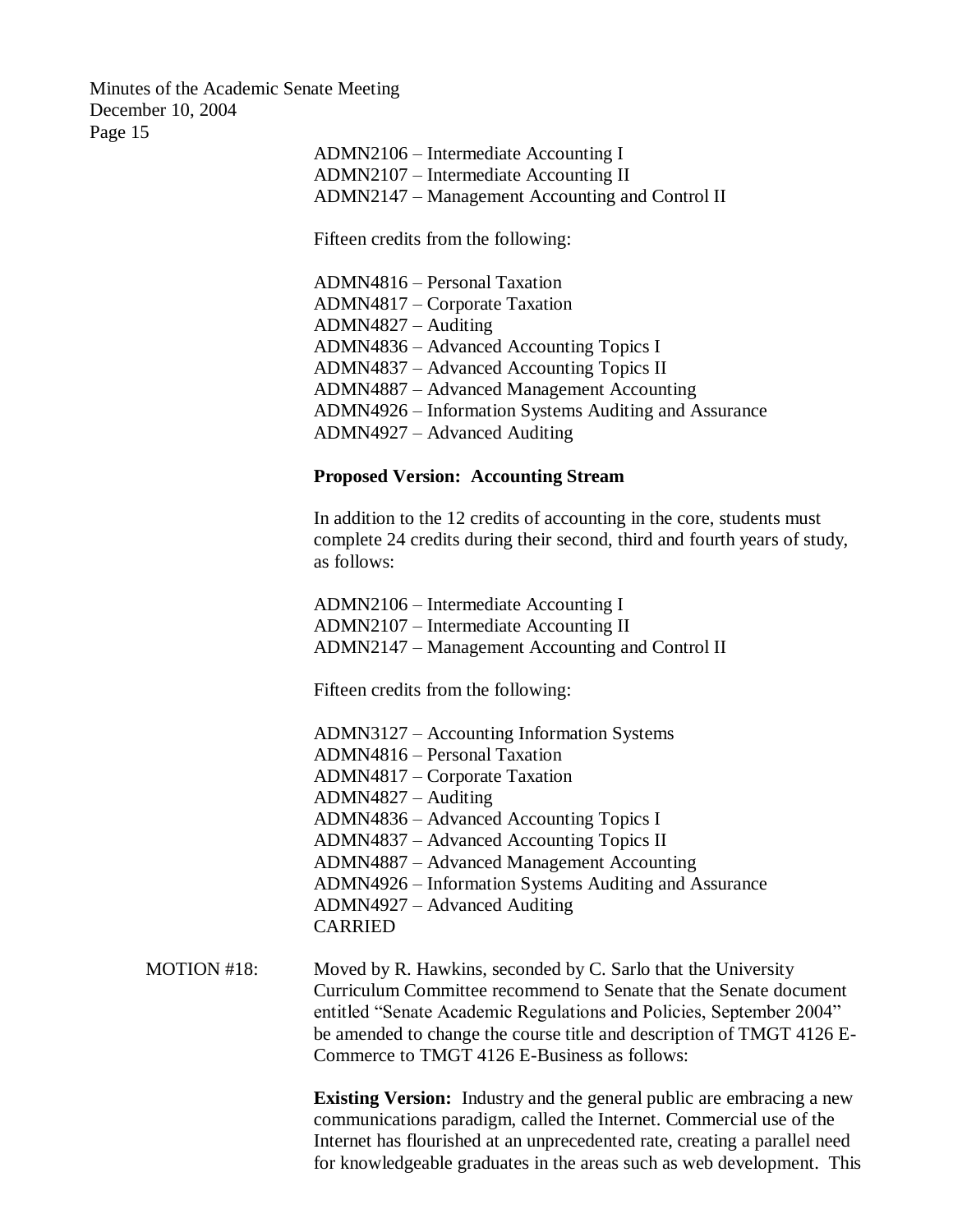> course will cover the different topics associated with E-Commerce such as establishing an electronic commerce business on the web from both a theoretical and a practical view. Students will be exposed to hands-on experience in developing a web site and the issues that surround it such as start-up, creation and maintenance.

**Proposed Version:** Industry and the general public are embracing a new communications paradigm, called the Internet. Commercial use of the Internet has flourished at an unprecedented rate, creating a parallel need for knowledgeable graduates in the areas such as web development. This course will cover the different topics associated with E-Business such as establishing an electronic commerce business on the web from both a theoretical and a practical view. In addition, students will explore issues relating to integrating information flow (and the associated technology) through the supply chain. Students will be exposed to hands-on experience in developing a web site and the issues that surround it such as start-up, creation and maintenance. CARRIED

Academic Planning Committee

November 23rd Report

- MOTION #19: Moved by R. Hawkins, seconded by G. Brown that the Report of the Academic Planning Committee dated November 23, 2004 be received. MOTION #20: That the Report of the Academic Planning Committee dated November 23, 2004 be referred back to the Academic Planning Committee, and that all Committee members be provided with all supporting documentation one week in advance of the meeting at which this matter is considered. DEFEATED MOTION #19 CARRIED
- MOTION #21: Moved by R. Hawkins, seconded by Michelann Parr that Senate recommend to the Board of Governors of Nipissing University the creation of the following new tenure-track positions in the Faculty of Education:
	- One new tenure-track graduate position in the area of Leadership/ Administration
	- One new tenure-track graduate position in the area of Curriculum
	- One new tenure-track position in Social Studies/History/Geography
	- One new tenure-track position in Brantford in Language Arts
	- One new tenure-track position in Brantford in Special Education
	- One new, two-year, limited term position in Curriculum Methods/Education & Schooling
	- One new, two-year, limited term position in Language Arts & Literacy.

CARRIED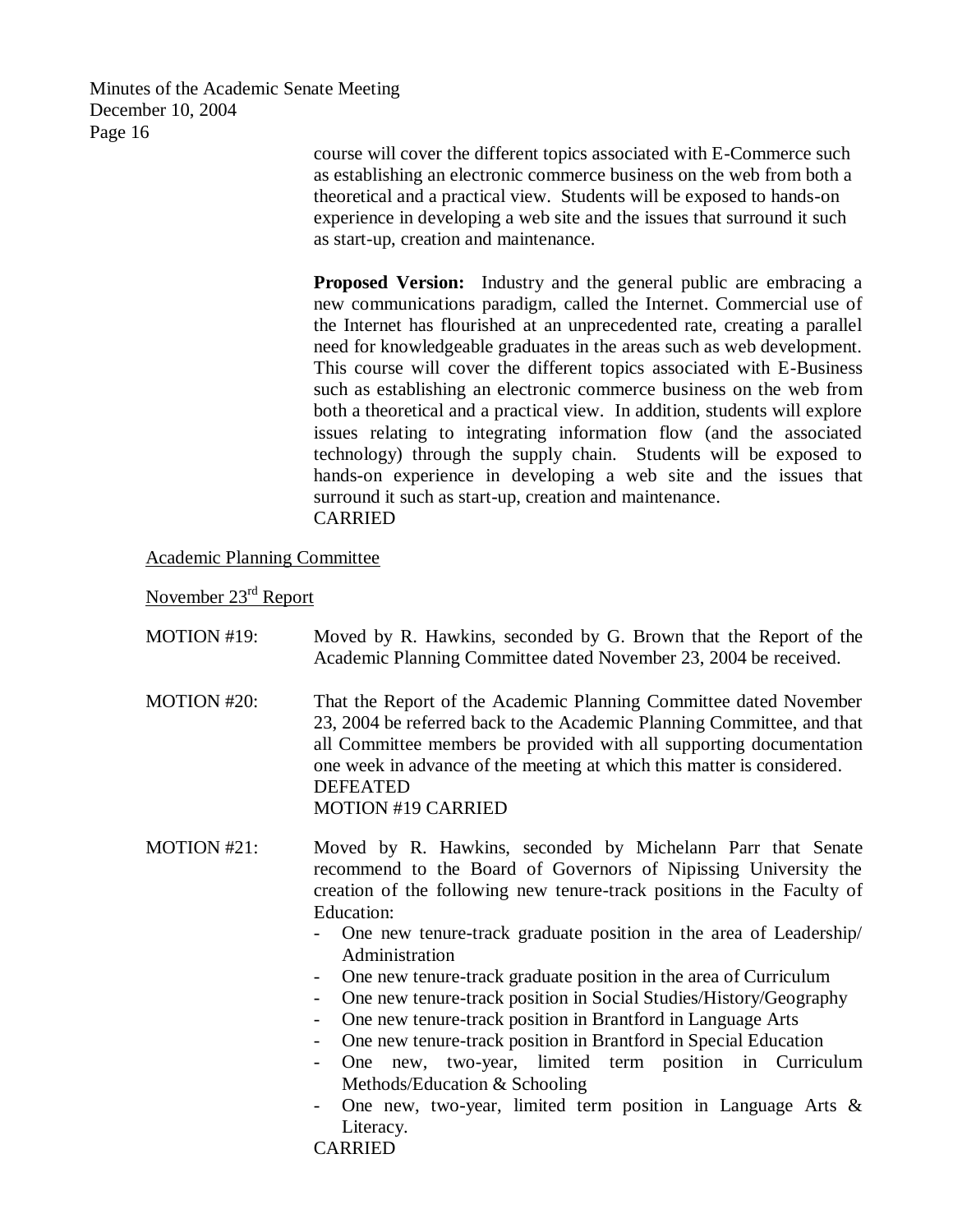> MOTION #22: Moved by R. Hawkins, seconded by B. Olmsted that Senate recommend to the Board of Governors of Nipissing University the creation of one new, two-year, limited term position in the Department of Sociology (Criminal Justice). CARRIED

# November 30<sup>th</sup> Report

MOTION #23: Moved by R. Hawkins, seconded by D. Jowett that the Report of the Academic Planning Committee dated November 30, 2004 be received. CARRIED

MOTION #24: Moved by R. Hawkins, seconded by S. Renshaw that in accordance with the Nipissing University Policy for New Program Implementation Procedures, Senate give Stage One "Developmental Approval" (Approval in Principle) to a four-year single Honours degree in Philosophy as outlined in the attached proposal. CARRIED

# By-laws and Striking Committee

 MOTION #25: Moved by J. McIntosh, seconded by S. Van Nuland that the Report of the By-laws and Striking Committee dated November 25, 2004 be received. CARRIED

Admissions, Promotions and Petitions Committee

- MOTION #26: Moved by S. Renshaw, seconded by S. McQueen that the Report of the Admissions, Promotions, and Petitions Committee dated November 5, 2004 be received. CARRIED
- MOTION #27: Moved by S. Renshaw, seconded by B. Olmsted that the students listed on Appendix A, who have completed all requirements of their respective degrees, be admitted to their degrees in-course and that diplomas for the degrees be awarded. CARRIED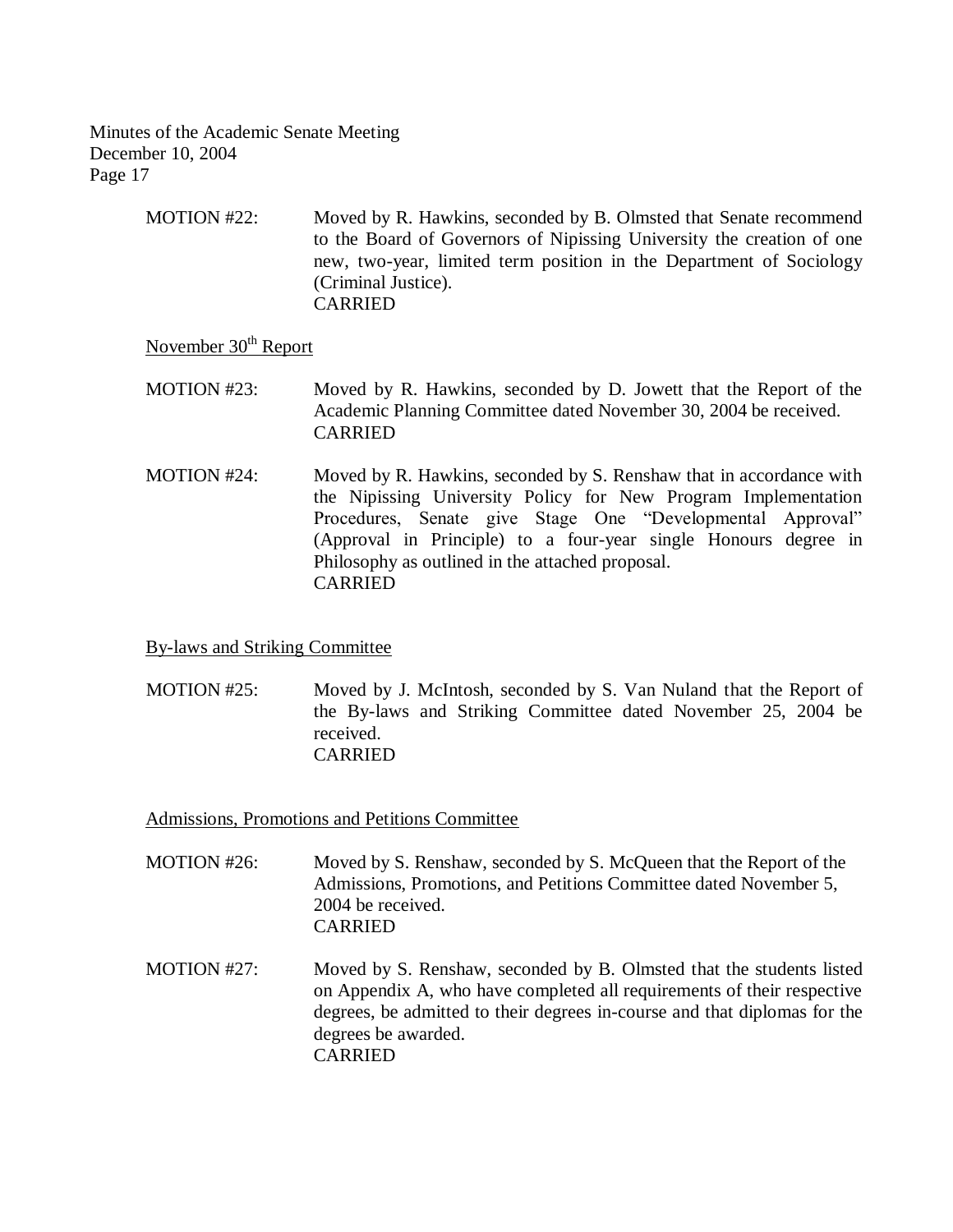> MOTION #28: Moved by S. Renshaw, seconded by D. Geden that the MELAB (Michigan English Language Assessment Battery) test be added to the policy on English Language Proficiency. Applicants have to achieve a minimum score of 90 and a minimum rating of 4 on the Oral Interview component. CARRIED

University Research Council Committee

MOTION #29: Moved by R. Hawkins, seconded by R. Common that the Report of the University Research Council dated November 23, 2004 be received. CARRIED

# AMENDMENT OF BY-LAWS

- MOTION #30: Moved by J. McIntosh, seconded by S. Renshaw that Senate amend the membership of the Admissions, Promotions and Petitions Committee to state that the Associate Dean of Arts & Science or designate act as the Committee Chair. CARRIED
- MOTION #31: Moved by J. McIntosh, seconded by D. Geden that Senate amend the Senate By-laws to state that new Senate Committees start in June to coincide with the commencement of the Senate year (June 1). CARRIED

# ELECTIONS

Selection Committee for the Vice-President, Finance and Administration.

Three (3) persons elected by the Senate with at least one tenured representative from each faculty (at least one of whom should be a female).

| D. Murphy nominated G. Williams             |
|---------------------------------------------|
| R. Common nominated D. Franks               |
| A. Dean nominated H. Langford (in absentia) |
|                                             |

MOTION #32: Moved by M. Saari, seconded by M. Tuncali that nominations cease. CARRIED

> Elected: G. Williams (Arts & Science) D. Franks (Education) H. Langford (Education)